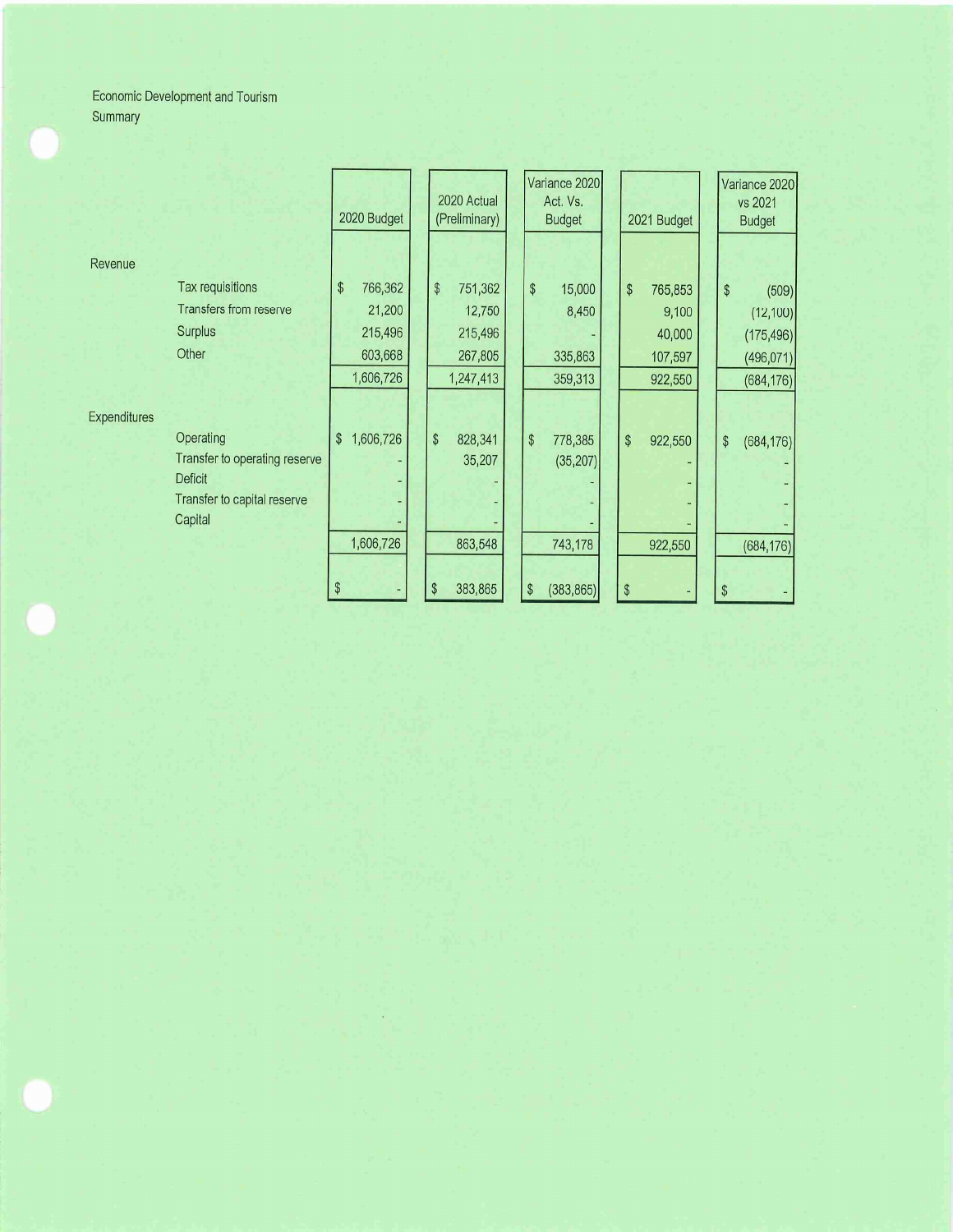## Economic Development and Tourism 300 - Shuswap Tourism

|                     |                               | 2020 Budget   | 2020 Actual<br>(Preliminary) |  | Variance 2020<br>Act. Vs.<br><b>Budget</b> | 2021 Budget   | Variance 2020<br>vs 2021<br><b>Budget</b> |
|---------------------|-------------------------------|---------------|------------------------------|--|--------------------------------------------|---------------|-------------------------------------------|
| Revenue             |                               |               |                              |  |                                            |               |                                           |
|                     | Tax requisitions              | 348,517<br>\$ | $\pmb{\$}$<br>333,517        |  | \$<br>15,000                               | \$<br>372,688 | $\,$<br>24,171                            |
|                     | <b>Transfers from reserve</b> |               |                              |  |                                            |               |                                           |
|                     | Surplus                       | 37,397        | 37,397                       |  |                                            | 32,000        | (5, 397)                                  |
|                     | Other                         | 327,039       | 238,955                      |  | 88,084                                     | 92,040        | (234, 999)                                |
|                     |                               | 712,953       | 609,869                      |  | 103,084                                    | 496,728       | (216, 225)                                |
| <b>Expenditures</b> |                               |               |                              |  |                                            |               |                                           |
|                     | Operating                     | 712,953<br>\$ | \$<br>480,662                |  | \$<br>232,291                              | \$<br>496,728 | \$<br>(216, 225)                          |
|                     | Transfer to operating reserve |               |                              |  |                                            |               |                                           |
|                     | <b>Deficit</b>                |               |                              |  |                                            |               |                                           |
|                     | Transfer to capital reserve   |               |                              |  |                                            |               |                                           |
|                     | Capital                       |               |                              |  |                                            |               |                                           |
|                     |                               | 712,953       | 480,662                      |  | 232,291                                    | 496,728       | (216, 225)                                |
|                     |                               |               |                              |  |                                            |               |                                           |
|                     |                               | \$            | 129,207<br>\$                |  | (129, 207)<br>\$                           | \$            | \$                                        |

Notes: Increase in tax requisition primarily due removal of subidization payment from Economic Development

Finalization of 2020 surplus is still in progress due to reconciliation of yearends between Shuswap Tourism and Destination BC Decreased costs relate to MRDT & other projects; includes salary costs for 1.8 FTE staff (balance in Film Commission)

Economic Development and Tourism 302 - Economic Development - Areas C D E & F

|                     |                                                                                                        |    | 2020 Budget |  | 2020 Actual<br>(Preliminary) |         | Variance 2020<br>Act. Vs.<br><b>Budget</b> | 2021 Budget |         |    | Variance 2020<br>vs 2021<br><b>Budget</b> |
|---------------------|--------------------------------------------------------------------------------------------------------|----|-------------|--|------------------------------|---------|--------------------------------------------|-------------|---------|----|-------------------------------------------|
| Revenue             |                                                                                                        |    |             |  |                              |         |                                            |             |         |    |                                           |
|                     | Tax requisitions                                                                                       | \$ | 265,940     |  | \$                           | 265,940 | \$                                         | \$          | 239,810 | \$ | (26, 130)                                 |
|                     | <b>Transfers from reserve</b>                                                                          |    |             |  |                              |         |                                            |             |         |    |                                           |
|                     | <b>Surplus</b>                                                                                         |    | 178,099     |  |                              | 178,099 |                                            |             |         |    | (178,099)                                 |
|                     | Other                                                                                                  |    | 229,282     |  |                              | 2,000   | 227,282                                    |             |         |    | (229, 282)                                |
|                     |                                                                                                        |    | 673,321     |  |                              | 446,039 | 227,282                                    |             | 239,810 |    | (433, 511)                                |
| <b>Expenditures</b> | Operating<br>Transfer to operating reserve<br><b>Deficit</b><br>Transfer to capital reserve<br>Capital | \$ | 673,321     |  | \$                           | 199,382 | \$<br>473,939                              | \$          | 239,810 | \$ | (433, 511)                                |
|                     |                                                                                                        |    | 673,321     |  |                              | 199,382 | 473,939                                    |             | 239,810 |    | (433, 511)                                |
|                     |                                                                                                        |    |             |  | \$                           | 246,657 | \$<br>(246, 657)                           | \$          |         | S  |                                           |

Notes: Tax requisition is equivalent what was paid by the remaining funding partners in 2020

Budget has yet to be finalized; remaining surplus will be divided between sub-regional area and Area E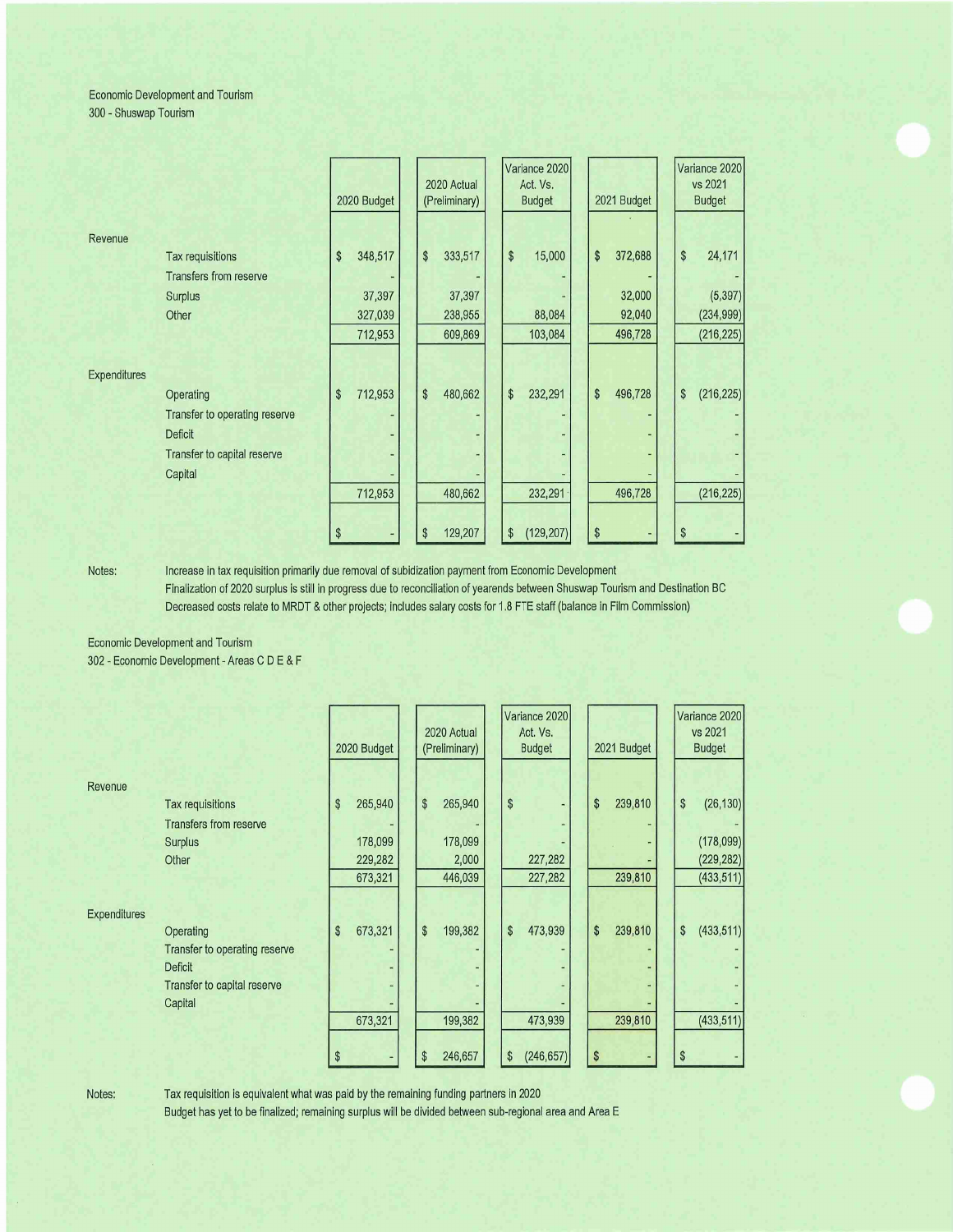Economic Development and Tourism 304 - EA G Tourism Ino Centre

|                               | 2020 Budget  | 2020 Actual<br>(Preliminary) | Variance<br>2020 Act. Vs.<br><b>Budget</b> | 2021 Budget  | Variance<br>2020 vs 2021<br><b>Budget</b> |  |
|-------------------------------|--------------|------------------------------|--------------------------------------------|--------------|-------------------------------------------|--|
| Revenue                       |              |                              |                                            |              |                                           |  |
| Tax requisitions              | \$<br>30,600 | \$<br>30,600                 | \$                                         | \$<br>30,600 | \$                                        |  |
| Transfers from reserve        |              |                              |                                            |              |                                           |  |
| <b>Surplus</b>                |              |                              |                                            |              |                                           |  |
| Other                         |              |                              |                                            |              |                                           |  |
|                               | 30,600       | 30,600                       |                                            | 30,600       |                                           |  |
| <b>Expenditures</b>           |              |                              |                                            |              |                                           |  |
| Operating                     | 30,600<br>\$ | \$<br>30,600                 | \$                                         | \$<br>30,600 | $\frac{1}{2}$                             |  |
| Transfer to operating reserve |              |                              |                                            |              |                                           |  |
| Deficit                       |              |                              |                                            |              |                                           |  |
| Transfer to capital reserve   |              |                              |                                            |              |                                           |  |
| Capital                       |              |                              |                                            |              |                                           |  |
|                               | 30,600       | 30,600                       |                                            | 30,600       |                                           |  |
|                               |              |                              |                                            |              |                                           |  |
|                               | \$           | \$                           | \$                                         | \$           | \$                                        |  |

Notes: No change to function in 2021.

Economic Development and Tourism 305 - Film Commission-AII members

|                     |                                                                                                 | 2020 Budget                                | 2020 Actual<br>(Preliminary)                    | Variance<br>2020 Act. Vs.<br><b>Budget</b>           | 2021 Budget                               | Variance<br>2020 vs 2021<br><b>Budget</b>                 |
|---------------------|-------------------------------------------------------------------------------------------------|--------------------------------------------|-------------------------------------------------|------------------------------------------------------|-------------------------------------------|-----------------------------------------------------------|
| Revenue             | <b>Tax requisitions</b><br><b>Transfers from reserve</b><br>Surplus<br>Other                    | \$<br>29,305<br>11,200<br>47,347<br>87,852 | \$<br>29,305<br>26,850<br>56,155                | \$<br>11,200<br>20,497<br>31,697                     | \$<br>29,855<br>8,000<br>15,557<br>53,412 | \$<br>550<br>(11, 200)<br>8,000<br>(31, 790)<br>(34, 440) |
| <b>Expenditures</b> | Operating<br>Transfer to operating reserve<br>Deficit<br>Transfer to capital reserve<br>Capital | \$<br>87,852<br>87,852<br>S                | \$<br>12,947<br>35,207<br>48,154<br>8,001<br>\$ | \$<br>74,905<br>(35, 207)<br>39,698<br>\$<br>(8,001) | \$<br>53,412<br>53,412<br>S               | \$<br>(34, 440)<br>(34, 440)                              |

Notes: Decrease in costs is primarily contract and project funding